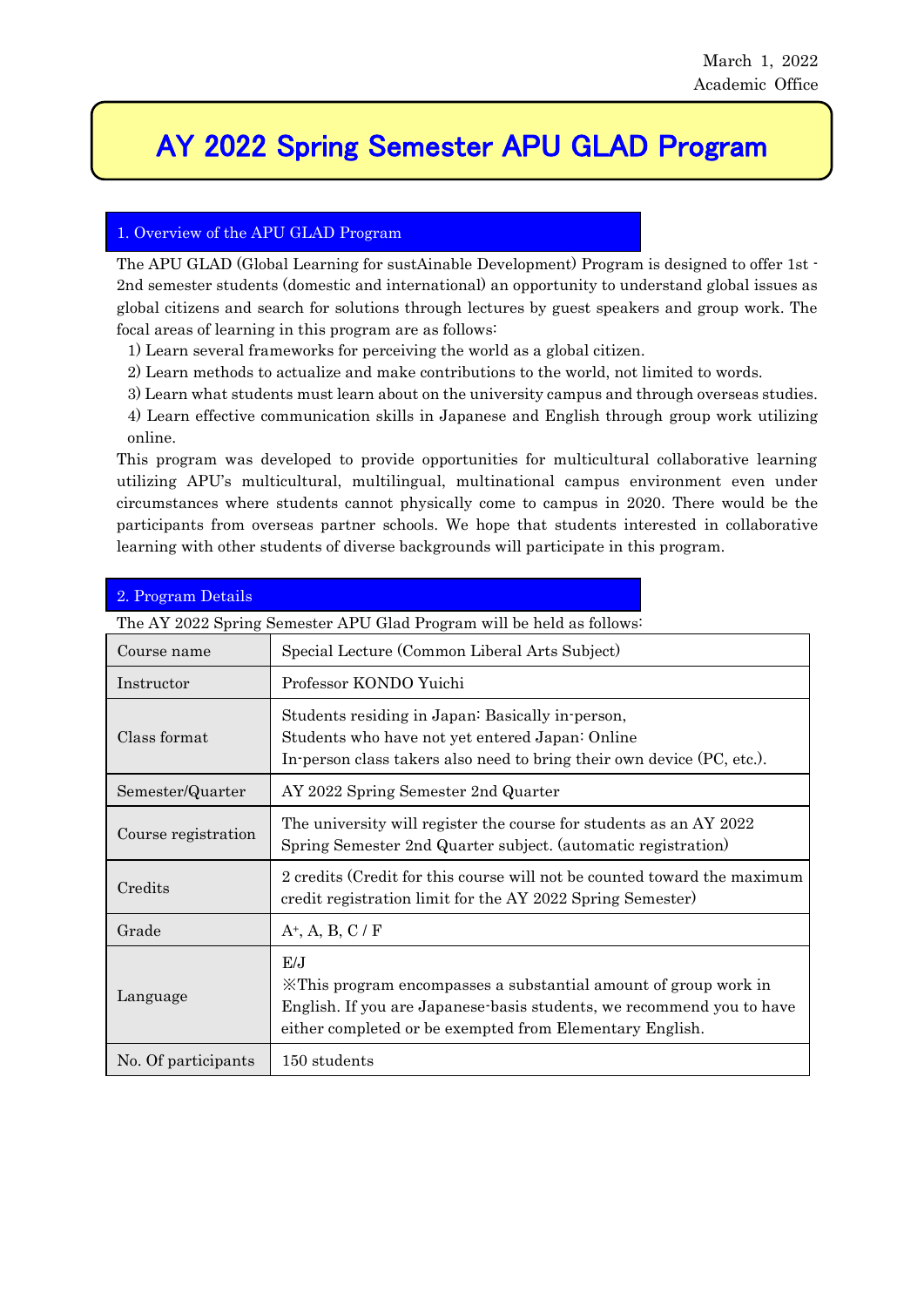## 3. Application and Screening

Please note that if your application documents are incomplete, you will not be eligible for the screening process.

| Eligibility                             | Students must meet the following conditions to apply:<br>1st · 2nd semester students (domestic or international)                                                                                                                                                                                                                                                                                                                                                                                                                                                                          |  |
|-----------------------------------------|-------------------------------------------------------------------------------------------------------------------------------------------------------------------------------------------------------------------------------------------------------------------------------------------------------------------------------------------------------------------------------------------------------------------------------------------------------------------------------------------------------------------------------------------------------------------------------------------|--|
| Application<br>Format                   | Apply using the Online Application Form, available<br>on the Academic Office Website.<br>*It will also include an essay section (statement of purpose).<br>URL: https://forms.office.com/r/SVcKBhyQdv<br>*You can access this survey only during application period.                                                                                                                                                                                                                                                                                                                      |  |
| Application<br>period                   | Apr $1$ (Fri.) – Apr $20$ (Wed.), $2022$ (16:30)                                                                                                                                                                                                                                                                                                                                                                                                                                                                                                                                          |  |
| Screening                               | If the number of applicants exceeds the maximum number of the participants,<br>selection will be made by lottery, taking into consideration the balance between<br>domestic and international students.<br>*Only students who meet the eligibility and submit a completed application<br>form will be considered for the lottery. The student who submits application<br>form with inappropriate essay of reasons for application will not be included for<br>the lottery. (If there are too many Japanese basis applicants, the English class<br>level may be taken into consideration.) |  |
| Announcement<br>of screening<br>results | Announced on April 29 (Fri.), 2022 via an Action Required message on Campus<br>Terminal                                                                                                                                                                                                                                                                                                                                                                                                                                                                                                   |  |

| 4. Overview of Course Schedule                                |                |                                                                                                           |  |  |  |
|---------------------------------------------------------------|----------------|-----------------------------------------------------------------------------------------------------------|--|--|--|
| Date / Period                                                 | Class<br>No.   | Content                                                                                                   |  |  |  |
| June 8 (Wed)<br>$5th \cdot 6th Period$                        | $\mathbf{1}$   | Orientation 1-Introduction to the course, establish personal<br>learning goals                            |  |  |  |
|                                                               | $\overline{2}$ | Orientation 2-Divide into groups, ice breaking, establish group<br>learning goals                         |  |  |  |
| June 15 (Wed)<br>$5th \cdot 6th Period$                       | 3              | Group Brainstorming: Consider global issues as a global citizen                                           |  |  |  |
|                                                               | $\overline{4}$ | Consider global issues as a global citizen – Present Project Topic                                        |  |  |  |
| June $22 \,$ (Wed)<br>$5th \cdot 6th Period$                  | 5              | Consider global issues as a global citizen – Guest Speaker lecture<br>and report on group progress report |  |  |  |
|                                                               | 6              |                                                                                                           |  |  |  |
| June $29 \, (Wed)$<br>5 <sup>th</sup> ·6 <sup>th</sup> Period | 7              | Consider global issues as a global citizen – Guest Speaker lecture                                        |  |  |  |
|                                                               | 8              | and report on group progress report                                                                       |  |  |  |
| July 6 (Wed)<br>5 <sup>th</sup> ·6 <sup>th</sup> Period       | 9              | Mid-term Assessment - Reflect on learning goals, Mid-term<br>Presentation                                 |  |  |  |
|                                                               | 10             |                                                                                                           |  |  |  |
| July 13 (Wed)<br>$5th \cdot 6th Period$                       | 11             | Discussion on issues                                                                                      |  |  |  |
|                                                               | 12             |                                                                                                           |  |  |  |
| July 20 $(Wed)$                                               | 13             | Final Presentation                                                                                        |  |  |  |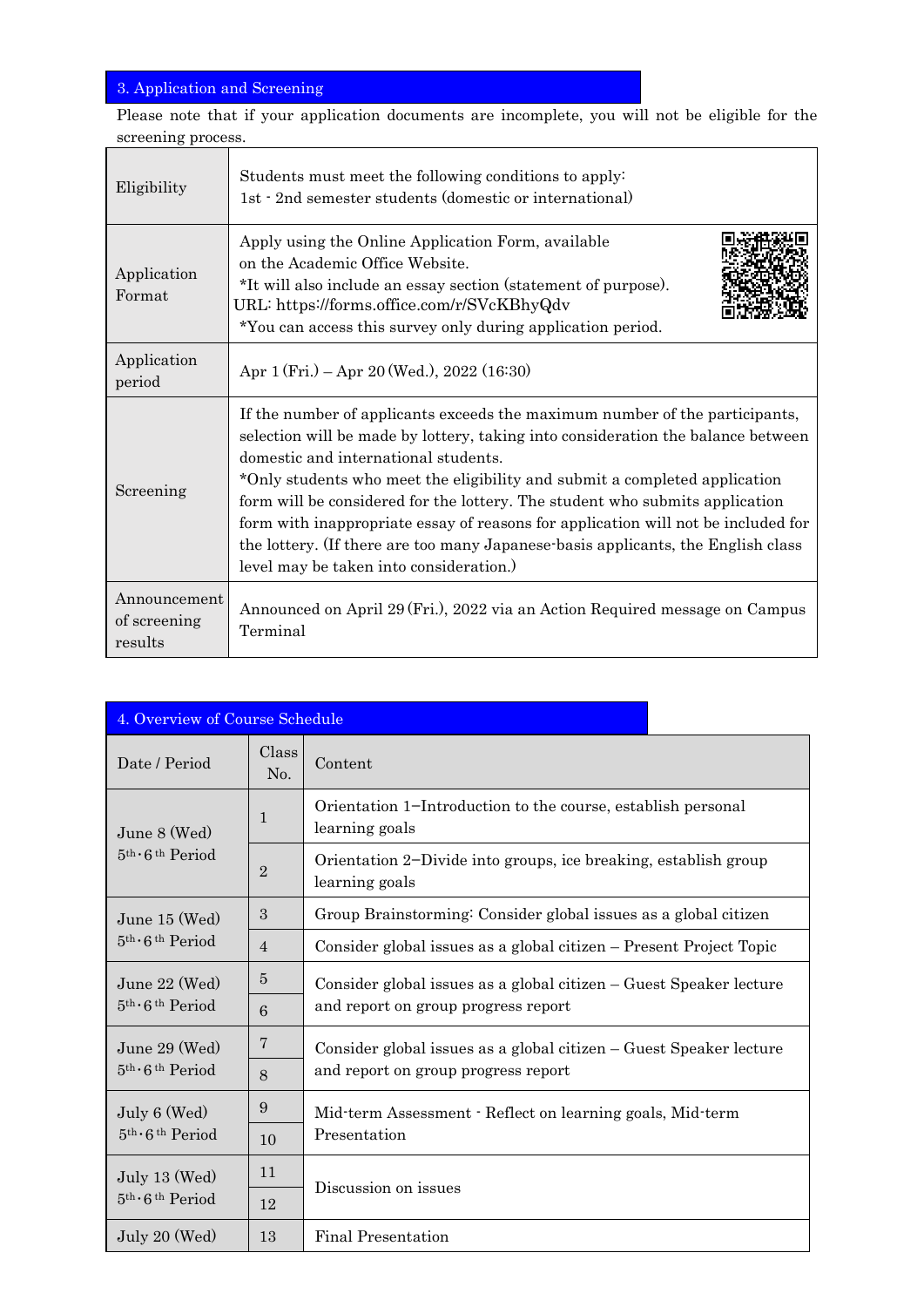| $5th \cdot 6th Period$ | <b>T</b> Final Reflection, Final Report |
|------------------------|-----------------------------------------|
|                        |                                         |

※The classroom / Meeting ID information will be given before the course starts.

## 5. Disclaimers and Notices

- (1) Program Cancellation or Change of Program Contents, Cancellation of Participation
- ①Programs may be cancelled or program contents may be changed as a result of natural disasters; accidents; strikes; infectious disease; political unrest in the program country or region; disruptions to the normal operation of public transportation or medical services; war; terrorism; injury to, or sudden hospitalization of, faculty coordinators; or other unforeseen circumstances.

②In the event any of the following apply, a participant's participation in a program may be cancelled even after the announcement of acceptance. Further, in the event a participant's participation in a program is cancelled, as a rule a grade of "F" will be assigned.

A) In the event a participant's course participation is judged inappropriate, taking into consideration the participant's behavior and attendance

B) In the event the participant becomes subject to disciplinary action after the announcement of screening results

C) In the event that university instructions concerning the submission of documents,

attendance at required guidance sessions, etc. are not followed

D) In the event that the university determines participation in the program is not suitable due to injury, illness, etc.

E) In the event of misconduct

F) In the event of other violations of the participant's duty as a student

(2) Withdrawal After the Announcement of Screening Results

The university undertakes screening on the assumption that, at the time of application, everyone who applies to a program wishes to participate. Therefore, as a general rule, withdrawal after the announcement of screening results is not permitted.

When applying, students should carefully review the program contents in advance and make their preparations assuming they will not withdraw. In the case of credit-granting programs, as a general rule students who withdraw will be assigned a grade of "F".

(3) Registration Plan

Students should thoroughly review their registration plan and number of credits to be earned through the program and confirm that this plan will not cause any problems with their registration plan for graduation. No special consideration will be given in the event that problems are identified after the screening results have been announced and also that an item listed in "(1) Program Cancellation or Change of Program Contents, Cancellation of Participation" has arisen. Students should assume personal responsibility when applying to any program.

Note: It is not possible to participate multiple times in a program having the same lecture content.

(4) Handling of Personal Information

Participants need to consent to having their application documents and any other documents they submit containing personal information (name, gender, date of birth, other information provided to the university in relation to the program) handled within the university for administrative purposes and participation procedures, and to have it shared with third parties (guest speakers).

(5) On Participating in a Program

Whether or not a program experience is rewarding depends greatly on the attitude and effort of the participants themselves. Participants need to have the flexibility to accept the different cultures found abroad and a positive attitude towards learning. Each participant should firmly set goals for participating in the program. Further, attendance at the guidance session and the pre-/post-classes held before and after dispatch is mandatory. Absences without notice are not